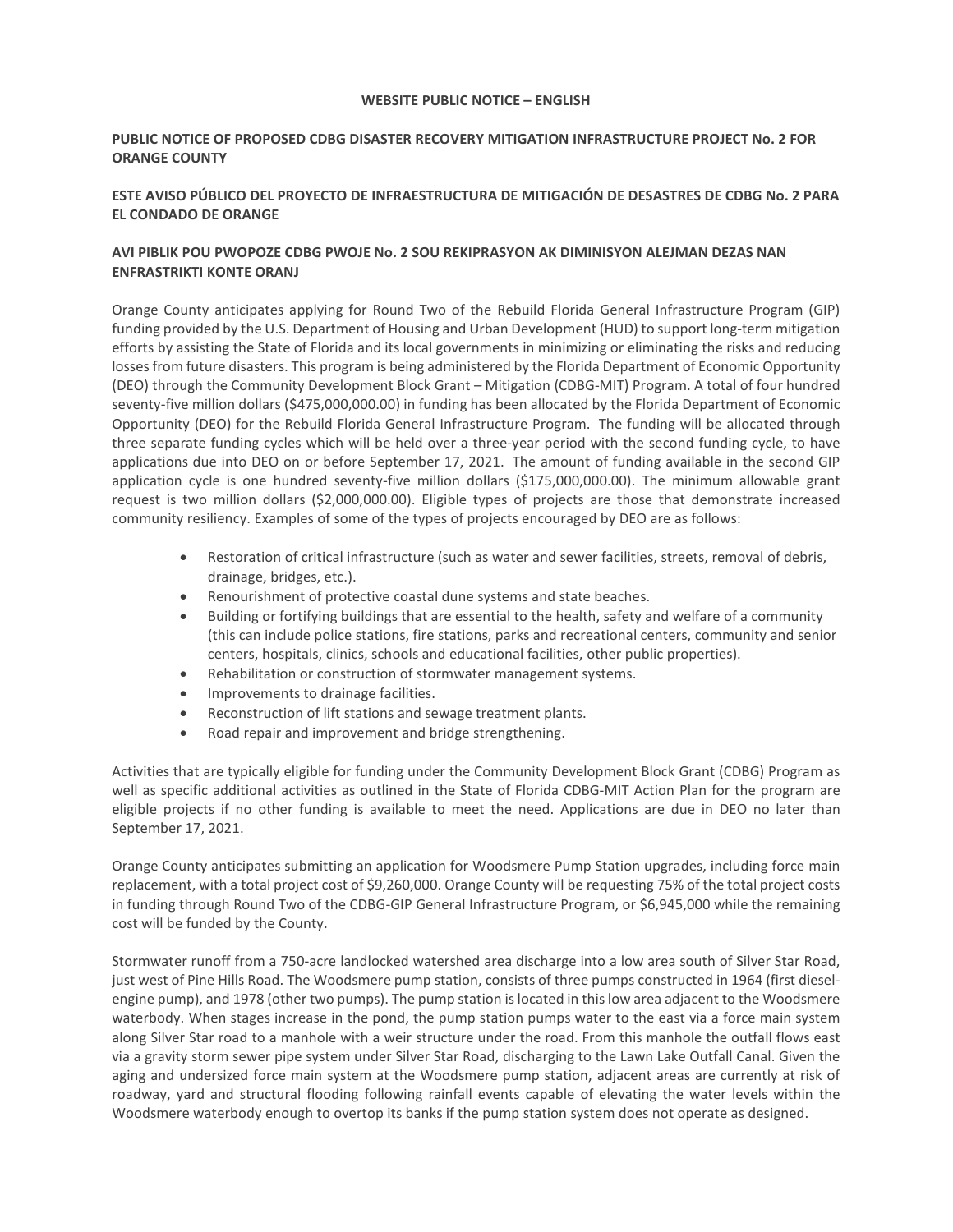flood mitigation. Specifically, this project involves the replacement of two diesel pumps with new electric pumps of same capacity as the existing pumps, the replacement of an existing electric pump and the upgrade of the existing For this purpose, Orange County anticipates applying for CDBG-MIT funding for pump station failure mitigation and outfall force main system. The project synopsis and budget for the application being submitted is as follows:

| <b>Task Description</b>               | <b>CDBG-MIT Funding</b> | <b>County Funding</b> | <b>Total Cost</b> |
|---------------------------------------|-------------------------|-----------------------|-------------------|
| Engineering and Permitting            | \$640,800.00            | \$640,800.00          | \$1,281,600.00    |
| Project Implementation (Construction) | \$3,769,200.00          | \$3,769,200.00        | \$7,538,400.00    |
| <b>Project Administration</b>         | \$220,000.00            | \$220,000.00          | \$440,000.00      |
|                                       |                         | Total:                | \$9,260,000.00    |

Any resident wishing to know more about the proposed project should contact Mike Drozeck, Orange County Stormwater Management Division Manager, at (407) 836-7945 or via email [\(mike.drozeck@ocfl.net\)](mailto:mike.drozeck@ocfl.net). Information relating to the proposed projects and applications can be accessed on the Orange County website located at [https://www.ocfl.net/Environment/FloodAwareness.aspx.](https://www.ocfl.net/Environment/FloodAwareness.aspx) 

 Comments from the public must be received no later than 5:00 p.m. on Thursday, September 16, 2021. All comments will be considered and proposed changes will be submitted to DEO.

Information relating to the proposed project and application is available for review between 9:00 a.m. and 5:00 p.m. at the Orange County Public Works Building, located at 4200 South John Young Parkway, Orlando, Florida 32839.

Any non-English speaking person wishing to provide a response to this public notice should contact Mike Drozeck, Orange County Stormwater Management Division Manager, at (407) 836-7945 or via email [\(mike.drozeck@ocfl. net\)](mailto:mike.drozeck@ocfl.net) at least five calendar days prior to September 16, 2021 and a language interpreter will be provided.

\*\*\*\*\*\*\*\*\*\*\*\*\*\*\*\*\*\*\*\*\*\*\*\*\*\*\*\*\*\*\*\*\*\*\*\*\*\*\*\*\*\*\*\*\*\*\*\*\*\*\*\*\*\*\*\*\*\*\*\*\*\*\*\*\*\*\*\*\*\*\*\*\*\*\*\*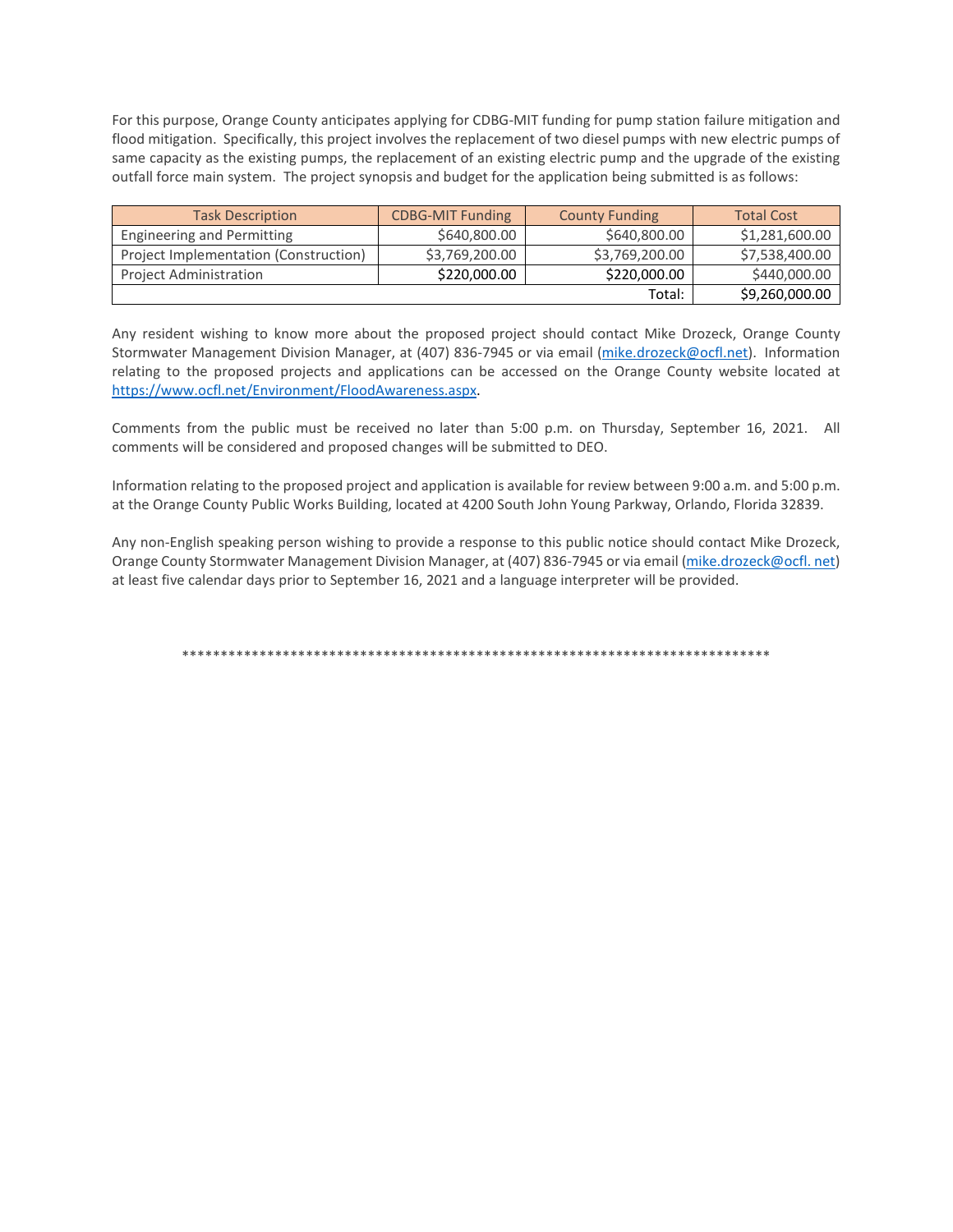### **WEBSITE PUBLIC NOTICE – SPANISH**

## **AVISO PÚBLICO DEL PROYECTO DE INFRAESTRUCTURA DE MITIGACIÓN DE DESASTRES DE CDBG No. 2 PROPUESTO PARA EL CONDADO DE ORANGE**

El Condado de Orange anticipa solicitar la Segunda Ronda de los fondos del Programa de Infraestructura General de Reconstrucción de Florida (GIP, por sus siglas en ingles) para apoyar los esfuerzos de mitigación a largo plazo para ayudar al Estado de la Florida y a, sus gobiernos locales a minimizar o eliminar los riesgos y reducir las pérdidas de futuros desastres. Este programa está siendo administrado por el Departamento de Oportunidades Económicas de la Florida (DEO, por sus siglas en ingles), a través del Programa de Subvenciones en Bloque de Desarrollo Comunitario – Mitigación (CDBG-MIT, por sus siglas en ingles). Un total de cuatrocientos setenta y cinco millones de dólares (\$475,000,000.00) en fondos han sido asignados por el Departamento de Oportunidades Económicas de la Florida (DEO) para el Programa de Reconstrucción de Infraestructura General de la Florida. Los fondos se asignarán a través de tres ciclos de financiación separados que se llevarán a cabo durante un período de tres años con un segundo ciclo de financiación para el cual el 17 de septiembre de 2021se ha establecido como fecha maxima para submitir aplicaciones. La cantidad de fondos disponibles en el segundo ciclo de solicitud de GIP es de ciento setenta y cinco millones de dólares (\$ 175,000,000.00). La solicitud de subvención mínima permitida es de dos millones de dólares (\$2,000,000.00). Los tipos de proyectos elegibles son aquellos que demuestran una mayor resiliencia de la comunidad. Ejemplos de algunos de los tipos de proyectos alentados por DEO son los siguientes:

- Restauración de infraestructuras críticas (como instalaciones de agua y alcantarillado, calles, remoción de escombros, drenaje, puentes, etc.).
- Renovación de los sistemas de dunas costeras protectoras y playas estatales.
- Construir o fortificar edificios que son esenciales para la salud, la seguridad y el bienestar de una comunidad (esto puede incluir estaciones de policía, estaciones de bomberos, parques y centros recreativos, centros comunitarios y para personas mayores, hospitales, clínicas, escuelas e instalaciones educativas, otras propiedades públicas).
- Rehabilitación o construcción de sistemas de gestión de aguas pluviales.
- Mejoras en las instalaciones de drenaje.
- Reconstrucción de estaciones elevadoras y plantas de tratamiento de aguas residuales.
- Reparación y mejora de carreteras y fortalecimiento de puentes.

 otros fondos disponibles para satisfacer la necesidad. Las solicitudes deben presentarse en DEO a más tardar el 17 Las actividades que generalmente son elegibles para recibir financiamiento bajo el Programa de Subvenciones en Bloque de Desarrollo Comunitario (CDBG, por sus siglas en ingles), así como las actividades adicionales específicas descritas en el Plan de Acción CDBG-MIT del Estado de la Florida para el programa, son proyectos elegibles si no hay de Septiembre del 2021.

 de aguas pluviales del cuerpo de agua de Woodsmere, incluyendo la sustitución de tuberias de alcantarillado pluvial, El Condado de Orange anticipa la presentación de una solicitud para actualizar el equipo de la estacion de bombeo el cual tiene un costo total de \$9,260,000. El Condado de Orange planea solicitar 75% de los costos en fondos a través de la Segunda Ronda del Programa de Infraestructura General CDBG-GIP, o \$6,945,000, y los costos restantes seran la responsabilidad del Condado de Orange.

 La escorrentía de aguas pluviales de un área de cuenca hidrográfica sin litoral de 750 acres se descarga en un área baja al sur de Silver Star Road, justo al oeste de Pine Hills Road. La estación de bombeo de aguas pluviales del cuerpo de agua Woodsmere, consta de tres bombas construidas en 1964 (primera bomba de motor diesel), y 1978 (otras dos bombas). La estación de bombeo se encuentra en una zona topografica baja adyacente al cuerpo de agua Woodsmere. Cuando los niveles de agua aumentan en el cuerpo de agua, la estación de bombeo bombea agua hacia el este a través de un sistema de tuberías a lo largo de Silver Star Road hasta una alcantarilla con una estructura de presa debajo de la carretera. Desde esta alcantarilla, el agua fluye hacia el este a través de un sistema de tuberías de alcantarillado pluvial por gravedad bajo Silver Star Road, descargando al canal del Lawn Lake. Dado el envejecimiento y el tamaño insuficiente del sistema de tuberías en la estación de bombeo de Woodsmere, las áreas adyacentes están actualmente en riesgo de inundaciones de carreteras, patios y estructuras después de eventos de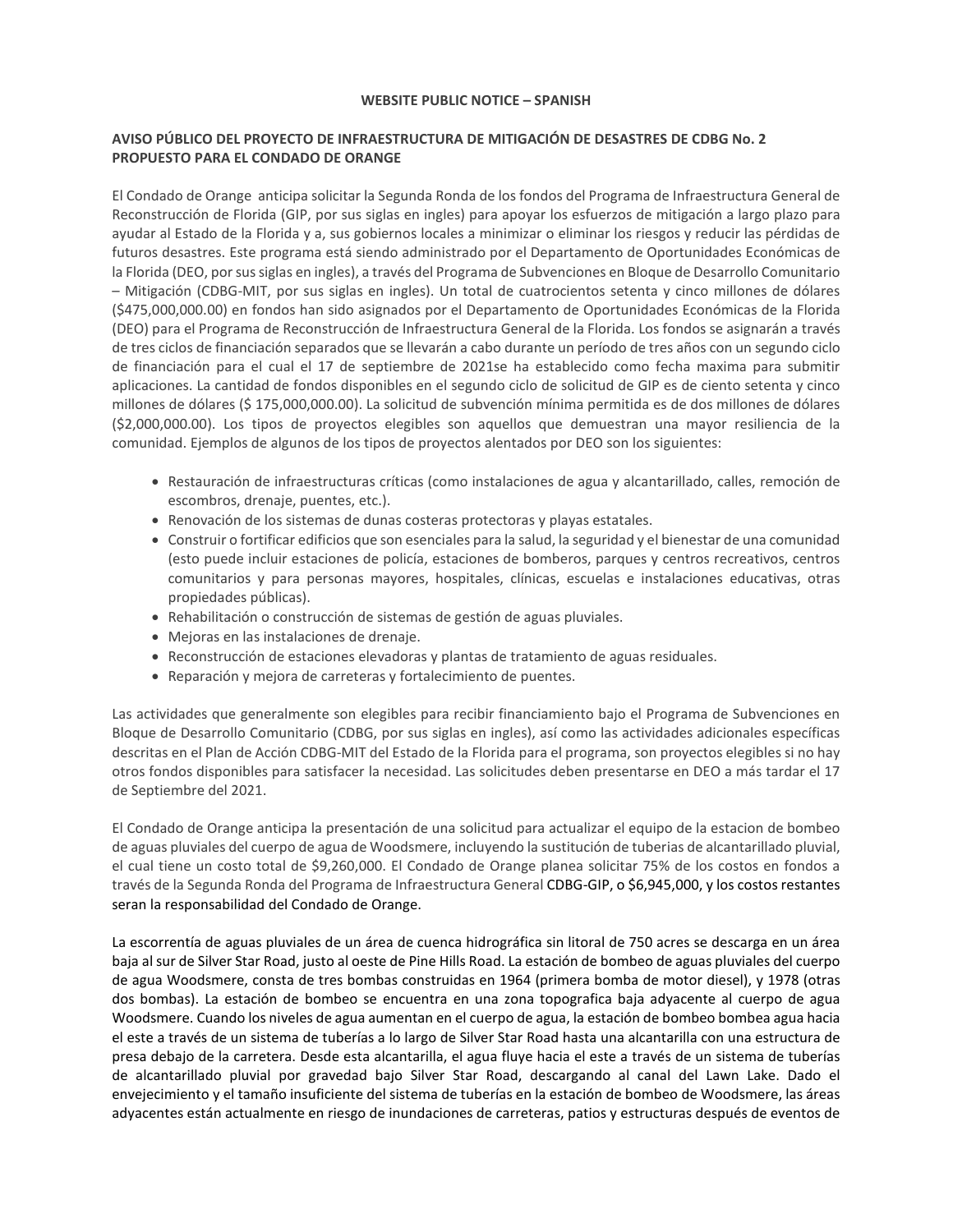lluvia capaces de elevar los niveles de agua del cuerpo de agua de Woodsmere lo suficiente como para sobrepasar sus orillas si el sistema de la estación de bombeo no funciona según lo diseñado.

 Con este propósito, el Condado de Orange anticipa solicitar fondos de CDBG-MIT para la mitigación de fallas de estaciones de bombeo y mitigación de inundaciones. En concreto, este proyecto supone la sustitución de dos bombas diésel originales por nuevas bombas eléctricas de la misma capacidad que las bombas existentes, la bombas diésel originales por nuevas bombas eléctricas de la misma capacidad que las bombas existentes, la<br>sustitución de una bomba eléctrica original con una nueva bomba eléctrica de la misma capacidad, y el reemplazo de la tuberia de alcantarillado pluvial existente asociada con la estacion de bombeo. La sinopsis del proyecto y el presupuesto de la solicitud que se presenta son los siguientes:

| Descripcion de la Tarea                    | <b>CDBG-MIT Funding</b> | <b>County Funding</b> | <b>Total Cost</b> |
|--------------------------------------------|-------------------------|-----------------------|-------------------|
| Diseño de Ingeniería y Permisos            | \$640,800.00            | \$640,800.00          | \$1,281,600.00    |
| Implementación del Proyecto (Construccion) | \$3,769,200.00          | \$3,769,200.00        | \$7,538,400.00    |
| Administración del Proyecto                | \$220,000.00            | \$220,000.00          | \$440,000.00      |
| Total:                                     |                         |                       | \$9,260,000.00    |

Residentes que deseen saber más sobre el proyecto propuesto deben comunicarse con Mike Drozeck, Gerente de la División de Gestión de Aguas Pluviales del Condado de Orange al (407) 836-7945 o por correo electrónico [\(mike.drozeck@ocfl.net\)](mailto:mike.drozeck@ocfl.net). Se puede acceder a la información relacionada con el proyecto y la solicitud en el sitio web del Condado de Orange ubicado en [https://www.ocfl.net/Environment/FloodAwareness.aspx.](https://www.ocfl.net/Environment/FloodAwareness.aspx)

 Los comentarios del público deben recibirse a más tardar a las 5:00 p.m. del Jueves 16 de Septiembre del 2021. Todos los comentarios serán considerados y los cambios propuestos serán enviados a DEO.

La información relacionada con el proyecto propuesto y la solicitud está disponible para su revisión entre las 9:00 a.m. y las 5:00 p.m. en el Condado de Orange , Edificio de Obras Públicas ubicado en 4200 South John Young Parkway, Orlando, Florida 32839.

Cualquier persona que no hable inglés y que desee proporcionar una respuesta a este aviso público debe comunicarse con Mike Drozeck, Gerente de la División de Gestión de Aguas Pluviales del Condado de Orange al (407) 836-7945 o por correo electrónico [\(mike.drozeck@ocfl.net\)](mailto:mike.drozeck@ocfl.net) al menos cinco días calendarios antes del 16 de Septiembre de 2021 para poder proporcionar un interprete.

\*\*\*\*\*\*\*\*\*\*\*\*\*\*\*\*\*\*\*\*\*\*\*\*\*\*\*\*\*\*\*\*\*\*\*\*\*\*\*\*\*\*\*\*\*\*\*\*\*\*\*\*\*\*\*\*\*\*\*\*\*\*\*\*\*\*\*\*\*\*\*\*\*\*\*\*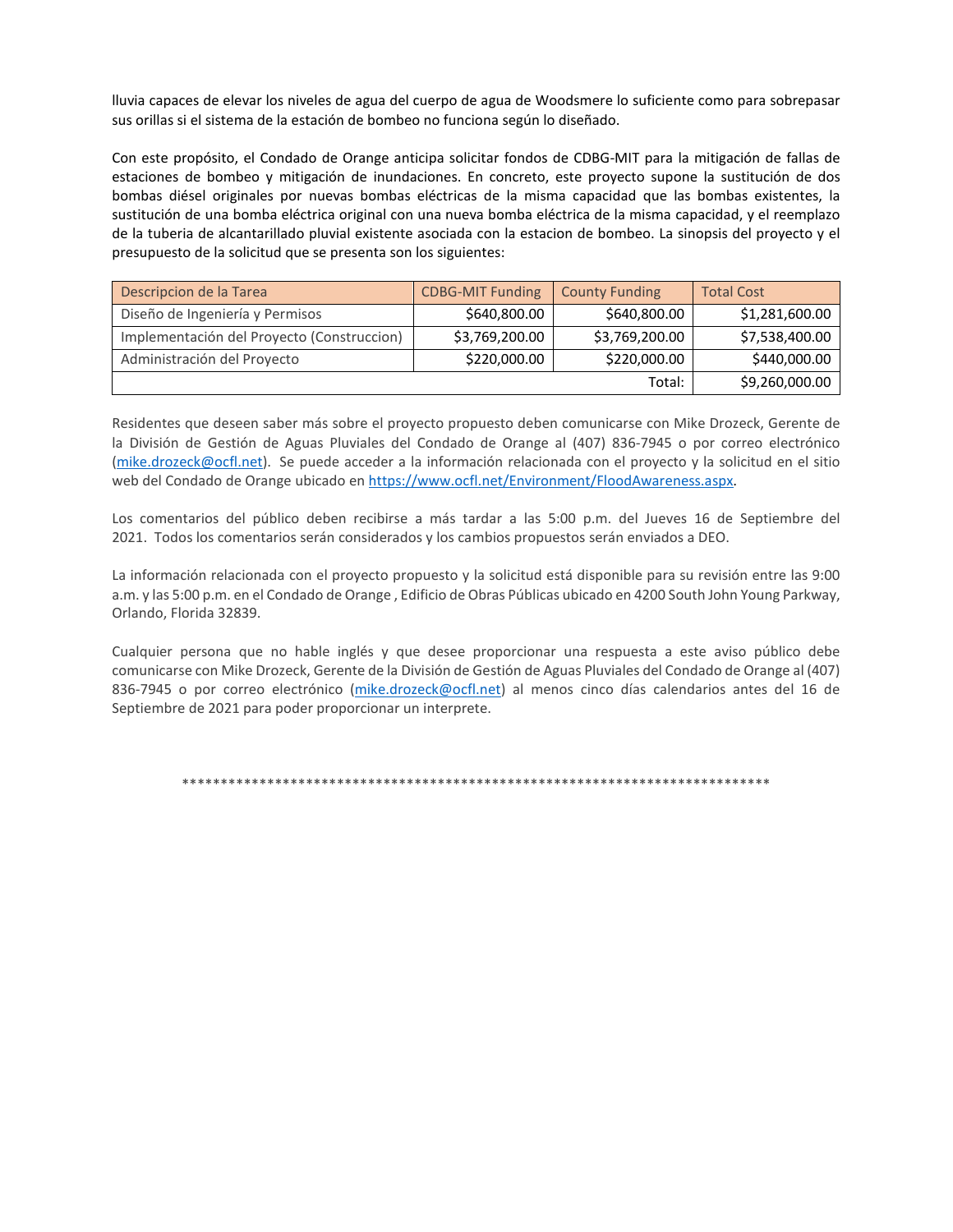#### **WEBSITE PUBLIC NOTICE – HAITIAN CREOLE**

### **AVI PIBLIK POU PWOPOZE CDBG PWOJE No. 2 SOU REKIPRASYON AK DIMINISYON ALEJMAN DEZAS NAN ENFRASTRIKTI KONTE ORANJ**

Konte Oranj la prevwa aplike pou dezyè wonn nan pwogram Rekonstwi Pwogram Enfrastrikti Jeneral Florid (GIP) ke Depatman Lojman ak Devlopman Iben Etazini (HUD) bay pou sipòte efò alèjman alontèm nan ede Eta Florid ak gouvènman lokal li yo nan minimize oswa elimine risk yo epi diminye pèt nan dezas nan lavni. Se Depatman Opòtinite Ekonomik Florid (DEO) ki administre pwogram sa a atravè Pwogram Sibvansyon Blòk Devlopman Kominotè - Mitigasyon (CDBG-MIT). Depatman Florid Depatman Opòtinite Ekonomik (DEO) resevwa lajan yon total de kat-san swasant-kenz milyon dola (\$ 475,000,000.00) pou Pwogram Rekonstriksyon Jeneral Florid enfrastrikti. Finansman an pral resevwa lajan nan twa sik finansman separe ki pral fèt sou yon peryòd twa zan ak dezyèm sik finansman an, pou gen aplikasyon akòz nan DEO sou oswa anvan, 17 septanm 2021. Kantite lajan finansman ki disponib nan dezyèm aplikasyon an GIP sik se yon san-swasant-kenz milyon dola (\$ 175,000,000.00). Demann sibvansyon minimòm admisib la se de milyon dola (\$ 2,000,000.00). Kalite pwojè ki kalifye yo se moun ki demontre ogmante rezistans kominote a. Men kèk egzanp sou kèk nan kalite pwojè ankouraje pa DEO yo jan sa a:

- • Retablisman nan enfrastrikti kritik (tankou dlo ak egou yo, wout you, ranmase fatra, system drenaj, pon, elatriye).
- Renovasyon nan sistem pwoteksyon dune kotyè yo ak plaj leta yo.
- • Bati oswa fotifye batiman ki esansyel pou sante, sekirite ak byennet kominote ya (sa ka gen ladan estasyon polis, estasyon ponpye, pak ak sant rekreyatif, sant kominotè ak sant granmoun, lopital, klinik, lekol ak fasilite edikasyon, lot pwopriyete piblik).
- Reyabilitasyon oswa konstriksyon sistem pou jere dlo lapli. Amelyorasyon nan enstalasyon drenaj yo.
- 
- Rekonstriksyon nan estasyon pomp ak plant pou treten dlo egou yo.
- Reparasyon ak amelyorasyon wout epi ranfose pon.

 ke lot aktivite espesifik jan sa endike nan Plan Aksyon Eta Florid CDBG-MIT pou pwogram lan se pwojè ki kalifye si Aktivite ki tipikman kalifye pou finansman nan kad Pwogram Sibvansyon Blòk Devlopman Kominotè (CDBG) osi byen pa gen lòt finansman ki disponib pou satisfè bezwen. Aplikasyon yo dwe nan DEO pa pita pase 17 septanm, 2021.

Konte Orange prevwa pou soumèt yon aplikasyon pou amelyorasyon estasyon ponp Long Lake, ki gen ladan ranplasman fòs prensipal, ak yon pri total pwojè \$ 9,260.000,00. Konte Orange ap mande 75% nan depans total pwojè yo nan finansman atravè dezyè Wonn nan Pwogram Enfrastrikti Jeneral CDBG-GIP la, oswa \$ 6.945.000,00 pandan ke rès la pral finanse pa Konte an.

 Ekoulman dlo lapli ki soti nan yon 750-ekta debakman zòn litoral dechaje nan yon zòn ki ba nan sid Silver Star Road, yon sistèm prensipal fòs sou wout Silver Star nan yon twou egou ak yon estrikti anba wout la. Soti nan twou egou sa nan kanal la Lawn Lake Outfall la. Etandone sistèm prensipal la aje epi tiyo yo tro piti nan estasyon ponp Woodsmere jis nan lwès Pine Hills Road. Estasyon ponp Woodsmere a, konsiste de twa ponp kite konstwi konstwi an 1964 (premye ponp dyezèl-motè), ak 1978 (de lòt ponp). Estasyon ponp lan sitiye nan yon zòn ki ba epi adjasan ak Woodsmere waterbody la. Lè otè yo ogmante nan letan an, estasyon ponp lan ponpe dlo sou bò solèy leve atravè a ekoulman an fèt nan bò solèy leve atravè yon sistèm gravite ak tiyo pou dlo lapli anba Silver Star Road, egzeyate la, zòn adjasan yo aktyèlman nan risk inondasyon pou wout, lakou ak estrikti apre evènman lapli ki kapab elve nivo dlo yo nan dlo kin a Woodsmere ase pou anvayi bank li yo si sistè estasyon ponp lan pa opere jan sa dwe fèt.

 Pou rezon sa a, Konte Orang lan prevwa aplike pou finansman CDBG-MIT pou rediksyon echèk estasyon ponp ak alèjman inondasyon. Espesyalman, pwojè sa a enplike ranplasman ponp dyezèl orijinal yo ak nouvo ponp elektrik ki gen menm kapasite ak ponp ki deja egziste yo, epi tou ranplasman fòs pou ekoulman ki deja egziste ya.